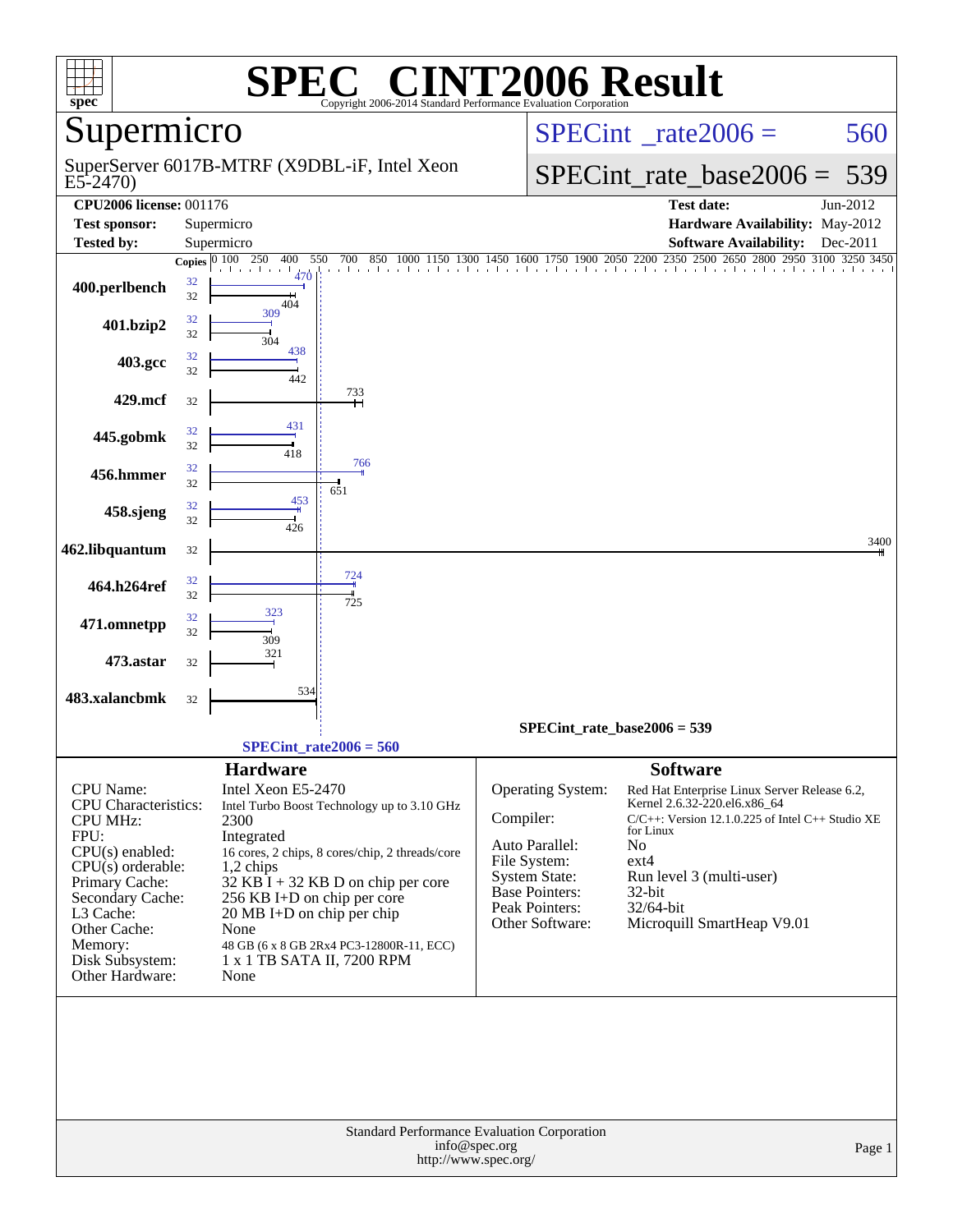

# **[SPEC CINT2006 Result](http://www.spec.org/auto/cpu2006/Docs/result-fields.html#SPECCINT2006Result)**

# Supermicro

#### E5-2470) SuperServer 6017B-MTRF (X9DBL-iF, Intel Xeon

SPECint rate $2006 = 560$ 

# [SPECint\\_rate\\_base2006 =](http://www.spec.org/auto/cpu2006/Docs/result-fields.html#SPECintratebase2006) 539

**[CPU2006 license:](http://www.spec.org/auto/cpu2006/Docs/result-fields.html#CPU2006license)** 001176 **[Test date:](http://www.spec.org/auto/cpu2006/Docs/result-fields.html#Testdate)** Jun-2012 **[Test sponsor:](http://www.spec.org/auto/cpu2006/Docs/result-fields.html#Testsponsor)** Supermicro **[Hardware Availability:](http://www.spec.org/auto/cpu2006/Docs/result-fields.html#HardwareAvailability)** May-2012 **[Tested by:](http://www.spec.org/auto/cpu2006/Docs/result-fields.html#Testedby)** Supermicro **Supermicro [Software Availability:](http://www.spec.org/auto/cpu2006/Docs/result-fields.html#SoftwareAvailability)** Dec-2011

#### **[Results Table](http://www.spec.org/auto/cpu2006/Docs/result-fields.html#ResultsTable)**

|                                                                                                          | <b>Base</b>   |                |       |                |       |                |            | <b>Peak</b>   |                |              |                |              |                |              |
|----------------------------------------------------------------------------------------------------------|---------------|----------------|-------|----------------|-------|----------------|------------|---------------|----------------|--------------|----------------|--------------|----------------|--------------|
| <b>Benchmark</b>                                                                                         | <b>Copies</b> | <b>Seconds</b> | Ratio | <b>Seconds</b> | Ratio | <b>Seconds</b> | Ratio      | <b>Copies</b> | <b>Seconds</b> | <b>Ratio</b> | <b>Seconds</b> | <b>Ratio</b> | <b>Seconds</b> | <b>Ratio</b> |
| 400.perlbench                                                                                            | 32            | 731            | 427   | 777            | 402   | 774            | 404        | 32            | 656            | 476          | 665            | 470          | 665            | 470          |
| 401.bzip2                                                                                                | 32            | 1013           | 305   | 1027           | 301   | 1016           | <b>304</b> | 32            | 998            | 309          | 1001           | 309          | 1001           | 309          |
| $403.\mathrm{gcc}$                                                                                       | 32            | 583            | 442   | 583            | 442   | 584            | 441        | 32            | 590            | 436          | 586            | 439          | 588            | 438          |
| $429$ .mcf                                                                                               | 32            | 380            | 767   | 398            | 733   | 401            | 727        | 32            | 380            | 767          | 398            | 733          | 401            | 727          |
| $445$ .gobmk                                                                                             | 32            | 813            | 413   | 804            | 418   | 802            | 419        | 32            | 779            | 431          | 780            | 431          | 779            | <b>431</b>   |
| 456.hmmer                                                                                                | 32            | 459            | 651   | 458            | 653   | 462            | 647        | 32            | 386            | 773          | 391            | 764          | 390            | 766          |
| $458$ .sjeng                                                                                             | 32            | 908            | 426   | 909            | 426   | 898            | 431        | 32            | 855            | 453          | 875            | 442          | 855            | 453          |
| 462.libquantum                                                                                           | 32            | 195            | 3400  | 195            | 3400  | 196            | 3380       | 32            | <u>195</u>     | 3400         | 195            | 3400         | 196            | 3380         |
| 464.h264ref                                                                                              | 32            | 976            | 726   | 977            | 725   | 988            | <b>716</b> | 32            | 967            | 732          | 978            | 724          | 980            | 723          |
| 471.omnetpp                                                                                              | 32            | 648            | 309   | 648            | 309   | 650            | 308        | 32            | 620            | 322          | 620            | 323          | 620            | 323          |
| $473$ . astar                                                                                            | 32            | 696            | 323   | 699            | 321   | 702            | <b>320</b> | 32            | 696            | 323          | 699            | 321          | 702            | 320          |
| 483.xalancbmk                                                                                            | 32            | 414            | 534   | 411            | 537   | 415            | 532        | 32            | 414            | 534          | 411            | 537          | 415            | 532          |
| Results appear in the order in which they were run. Bold underlined text indicates a median measurement. |               |                |       |                |       |                |            |               |                |              |                |              |                |              |

#### **[Submit Notes](http://www.spec.org/auto/cpu2006/Docs/result-fields.html#SubmitNotes)**

 The numactl mechanism was used to bind copies to processors. The config file option 'submit' was used to generate numactl commands to bind each copy to a specific processor. For details, please see the config file.

### **[Operating System Notes](http://www.spec.org/auto/cpu2006/Docs/result-fields.html#OperatingSystemNotes)**

Stack size set to unlimited using "ulimit -s unlimited"

#### **[General Notes](http://www.spec.org/auto/cpu2006/Docs/result-fields.html#GeneralNotes)**

Environment variables set by runspec before the start of the run: LD\_LIBRARY\_PATH = "/home/cpu2006/libs/32:/home/cpu2006/libs/64"

 Binaries compiled on a system with 1x Core i7-860 CPU + 8GB memory using RHEL5.5 Transparent Huge Pages enabled with: echo always > /sys/kernel/mm/redhat\_transparent\_hugepage/enabled Filesystem page cache cleared with: echo 1> /proc/sys/vm/drop\_caches runspec command invoked through numactl i.e.: numactl --interleave=all runspec <etc>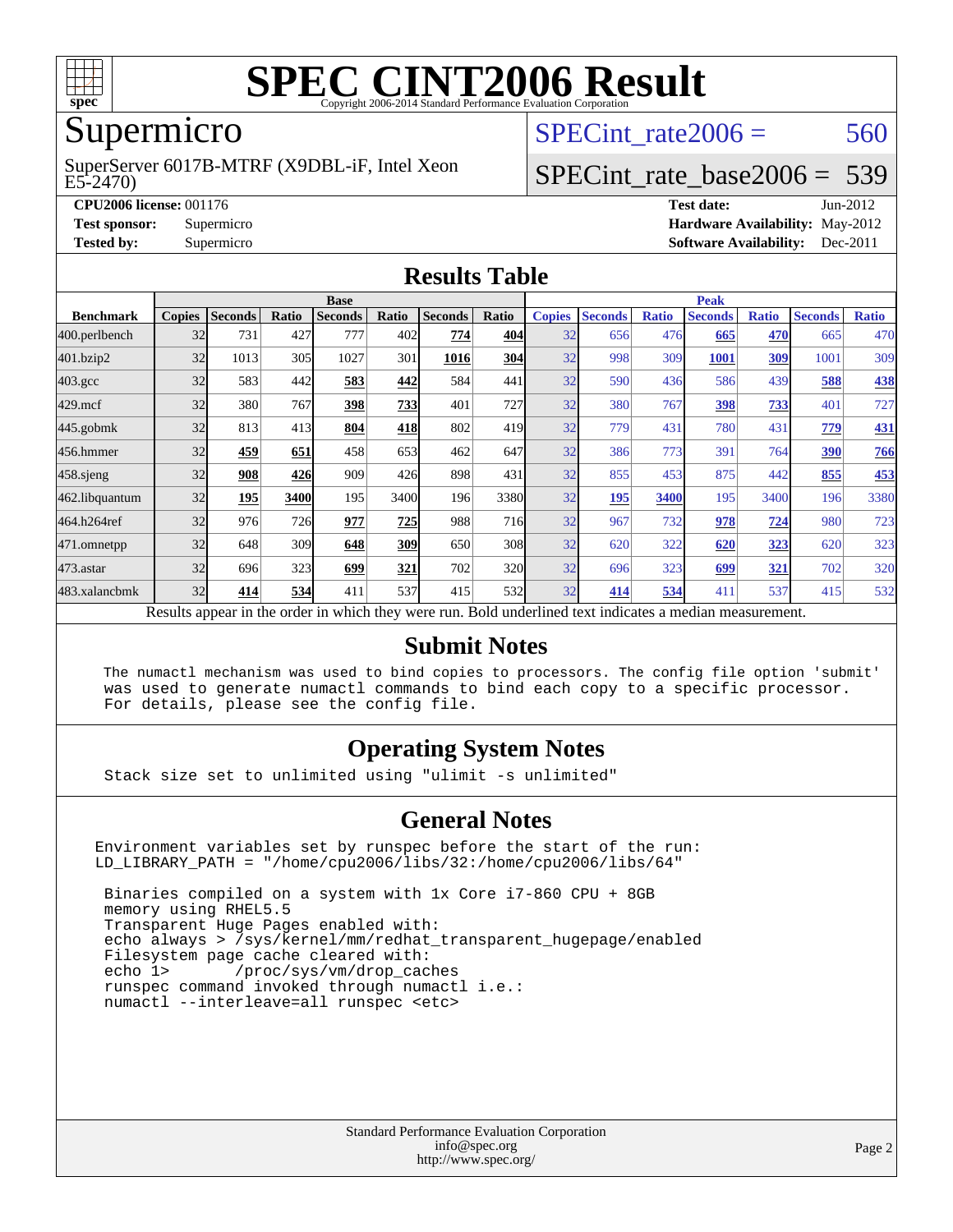

# **[SPEC CINT2006 Result](http://www.spec.org/auto/cpu2006/Docs/result-fields.html#SPECCINT2006Result)**

# Supermicro

E5-2470) SuperServer 6017B-MTRF (X9DBL-iF, Intel Xeon

#### **[CPU2006 license:](http://www.spec.org/auto/cpu2006/Docs/result-fields.html#CPU2006license)** 001176 **[Test date:](http://www.spec.org/auto/cpu2006/Docs/result-fields.html#Testdate)** Jun-2012

SPECint rate $2006 = 560$ 

[SPECint\\_rate\\_base2006 =](http://www.spec.org/auto/cpu2006/Docs/result-fields.html#SPECintratebase2006) 539

**[Test sponsor:](http://www.spec.org/auto/cpu2006/Docs/result-fields.html#Testsponsor)** Supermicro **[Hardware Availability:](http://www.spec.org/auto/cpu2006/Docs/result-fields.html#HardwareAvailability)** May-2012 **[Tested by:](http://www.spec.org/auto/cpu2006/Docs/result-fields.html#Testedby)** Supermicro **Supermicro [Software Availability:](http://www.spec.org/auto/cpu2006/Docs/result-fields.html#SoftwareAvailability)** Dec-2011

# **[Base Compiler Invocation](http://www.spec.org/auto/cpu2006/Docs/result-fields.html#BaseCompilerInvocation)**

[C benchmarks](http://www.spec.org/auto/cpu2006/Docs/result-fields.html#Cbenchmarks): [icc -m32](http://www.spec.org/cpu2006/results/res2012q3/cpu2006-20120820-24252.flags.html#user_CCbase_intel_icc_5ff4a39e364c98233615fdd38438c6f2)

[C++ benchmarks:](http://www.spec.org/auto/cpu2006/Docs/result-fields.html#CXXbenchmarks) [icpc -m32](http://www.spec.org/cpu2006/results/res2012q3/cpu2006-20120820-24252.flags.html#user_CXXbase_intel_icpc_4e5a5ef1a53fd332b3c49e69c3330699)

## **[Base Portability Flags](http://www.spec.org/auto/cpu2006/Docs/result-fields.html#BasePortabilityFlags)**

 400.perlbench: [-DSPEC\\_CPU\\_LINUX\\_IA32](http://www.spec.org/cpu2006/results/res2012q3/cpu2006-20120820-24252.flags.html#b400.perlbench_baseCPORTABILITY_DSPEC_CPU_LINUX_IA32) 462.libquantum: [-DSPEC\\_CPU\\_LINUX](http://www.spec.org/cpu2006/results/res2012q3/cpu2006-20120820-24252.flags.html#b462.libquantum_baseCPORTABILITY_DSPEC_CPU_LINUX) 483.xalancbmk: [-DSPEC\\_CPU\\_LINUX](http://www.spec.org/cpu2006/results/res2012q3/cpu2006-20120820-24252.flags.html#b483.xalancbmk_baseCXXPORTABILITY_DSPEC_CPU_LINUX)

## **[Base Optimization Flags](http://www.spec.org/auto/cpu2006/Docs/result-fields.html#BaseOptimizationFlags)**

[C benchmarks](http://www.spec.org/auto/cpu2006/Docs/result-fields.html#Cbenchmarks):

[-xAVX](http://www.spec.org/cpu2006/results/res2012q3/cpu2006-20120820-24252.flags.html#user_CCbase_f-xAVX) [-ipo](http://www.spec.org/cpu2006/results/res2012q3/cpu2006-20120820-24252.flags.html#user_CCbase_f-ipo) [-O3](http://www.spec.org/cpu2006/results/res2012q3/cpu2006-20120820-24252.flags.html#user_CCbase_f-O3) [-no-prec-div](http://www.spec.org/cpu2006/results/res2012q3/cpu2006-20120820-24252.flags.html#user_CCbase_f-no-prec-div) [-opt-prefetch](http://www.spec.org/cpu2006/results/res2012q3/cpu2006-20120820-24252.flags.html#user_CCbase_f-opt-prefetch) [-opt-mem-layout-trans=3](http://www.spec.org/cpu2006/results/res2012q3/cpu2006-20120820-24252.flags.html#user_CCbase_f-opt-mem-layout-trans_a7b82ad4bd7abf52556d4961a2ae94d5)

[C++ benchmarks:](http://www.spec.org/auto/cpu2006/Docs/result-fields.html#CXXbenchmarks)

[-xAVX](http://www.spec.org/cpu2006/results/res2012q3/cpu2006-20120820-24252.flags.html#user_CXXbase_f-xAVX) [-ipo](http://www.spec.org/cpu2006/results/res2012q3/cpu2006-20120820-24252.flags.html#user_CXXbase_f-ipo) [-O3](http://www.spec.org/cpu2006/results/res2012q3/cpu2006-20120820-24252.flags.html#user_CXXbase_f-O3) [-no-prec-div](http://www.spec.org/cpu2006/results/res2012q3/cpu2006-20120820-24252.flags.html#user_CXXbase_f-no-prec-div) [-opt-prefetch](http://www.spec.org/cpu2006/results/res2012q3/cpu2006-20120820-24252.flags.html#user_CXXbase_f-opt-prefetch) [-opt-mem-layout-trans=3](http://www.spec.org/cpu2006/results/res2012q3/cpu2006-20120820-24252.flags.html#user_CXXbase_f-opt-mem-layout-trans_a7b82ad4bd7abf52556d4961a2ae94d5) [-Wl,-z,muldefs](http://www.spec.org/cpu2006/results/res2012q3/cpu2006-20120820-24252.flags.html#user_CXXbase_link_force_multiple1_74079c344b956b9658436fd1b6dd3a8a) [-L/smartheap -lsmartheap](http://www.spec.org/cpu2006/results/res2012q3/cpu2006-20120820-24252.flags.html#user_CXXbase_SmartHeap_7c9e394a5779e1a7fec7c221e123830c)

### **[Base Other Flags](http://www.spec.org/auto/cpu2006/Docs/result-fields.html#BaseOtherFlags)**

[C benchmarks](http://www.spec.org/auto/cpu2006/Docs/result-fields.html#Cbenchmarks):

403.gcc: [-Dalloca=\\_alloca](http://www.spec.org/cpu2006/results/res2012q3/cpu2006-20120820-24252.flags.html#b403.gcc_baseEXTRA_CFLAGS_Dalloca_be3056838c12de2578596ca5467af7f3)

# **[Peak Compiler Invocation](http://www.spec.org/auto/cpu2006/Docs/result-fields.html#PeakCompilerInvocation)**

[C benchmarks \(except as noted below\)](http://www.spec.org/auto/cpu2006/Docs/result-fields.html#Cbenchmarksexceptasnotedbelow): [icc -m32](http://www.spec.org/cpu2006/results/res2012q3/cpu2006-20120820-24252.flags.html#user_CCpeak_intel_icc_5ff4a39e364c98233615fdd38438c6f2) 400.perlbench: [icc -m64](http://www.spec.org/cpu2006/results/res2012q3/cpu2006-20120820-24252.flags.html#user_peakCCLD400_perlbench_intel_icc_64bit_bda6cc9af1fdbb0edc3795bac97ada53) 401.bzip2: [icc -m64](http://www.spec.org/cpu2006/results/res2012q3/cpu2006-20120820-24252.flags.html#user_peakCCLD401_bzip2_intel_icc_64bit_bda6cc9af1fdbb0edc3795bac97ada53)

456.hmmer: [icc -m64](http://www.spec.org/cpu2006/results/res2012q3/cpu2006-20120820-24252.flags.html#user_peakCCLD456_hmmer_intel_icc_64bit_bda6cc9af1fdbb0edc3795bac97ada53)

458.sjeng: [icc -m64](http://www.spec.org/cpu2006/results/res2012q3/cpu2006-20120820-24252.flags.html#user_peakCCLD458_sjeng_intel_icc_64bit_bda6cc9af1fdbb0edc3795bac97ada53)

```
C++ benchmarks: 
    icpc -m32
```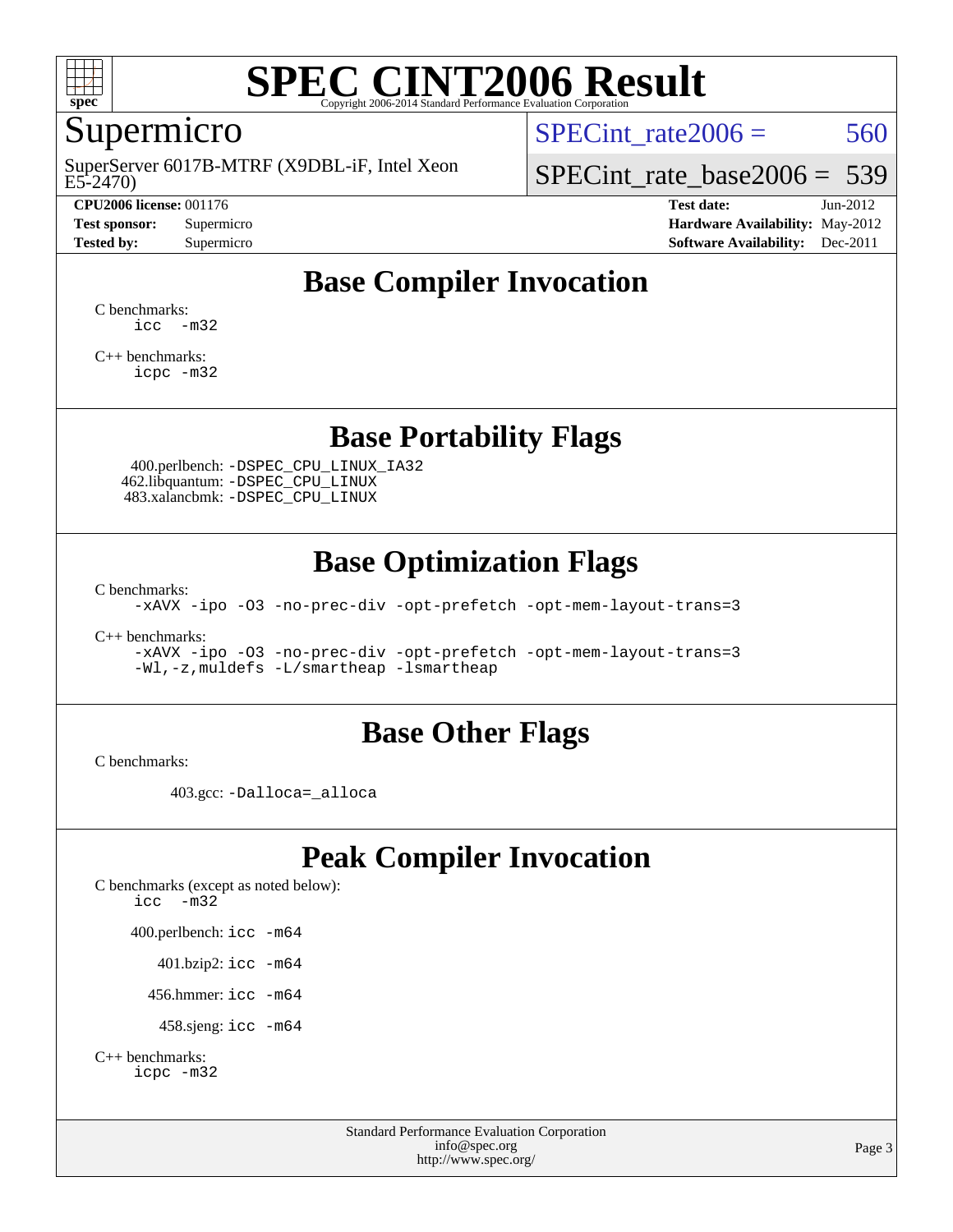

### **[SPEC CINT2006 Result](http://www.spec.org/auto/cpu2006/Docs/result-fields.html#SPECCINT2006Result)** Copyright 2006-2014 Standard Performance Evaluation C

## Supermicro

E5-2470) SuperServer 6017B-MTRF (X9DBL-iF, Intel Xeon SPECint rate $2006 = 560$ 

SPECint rate base  $2006 = 539$ 

**[CPU2006 license:](http://www.spec.org/auto/cpu2006/Docs/result-fields.html#CPU2006license)** 001176 **[Test date:](http://www.spec.org/auto/cpu2006/Docs/result-fields.html#Testdate)** Jun-2012 **[Test sponsor:](http://www.spec.org/auto/cpu2006/Docs/result-fields.html#Testsponsor)** Supermicro Supermicro **[Hardware Availability:](http://www.spec.org/auto/cpu2006/Docs/result-fields.html#HardwareAvailability)** May-2012 **[Tested by:](http://www.spec.org/auto/cpu2006/Docs/result-fields.html#Testedby)** Supermicro **Supermicro [Software Availability:](http://www.spec.org/auto/cpu2006/Docs/result-fields.html#SoftwareAvailability)** Dec-2011

# **[Peak Portability Flags](http://www.spec.org/auto/cpu2006/Docs/result-fields.html#PeakPortabilityFlags)**

 400.perlbench: [-DSPEC\\_CPU\\_LP64](http://www.spec.org/cpu2006/results/res2012q3/cpu2006-20120820-24252.flags.html#b400.perlbench_peakCPORTABILITY_DSPEC_CPU_LP64) [-DSPEC\\_CPU\\_LINUX\\_X64](http://www.spec.org/cpu2006/results/res2012q3/cpu2006-20120820-24252.flags.html#b400.perlbench_peakCPORTABILITY_DSPEC_CPU_LINUX_X64) 401.bzip2: [-DSPEC\\_CPU\\_LP64](http://www.spec.org/cpu2006/results/res2012q3/cpu2006-20120820-24252.flags.html#suite_peakCPORTABILITY401_bzip2_DSPEC_CPU_LP64) 456.hmmer: [-DSPEC\\_CPU\\_LP64](http://www.spec.org/cpu2006/results/res2012q3/cpu2006-20120820-24252.flags.html#suite_peakCPORTABILITY456_hmmer_DSPEC_CPU_LP64) 458.sjeng: [-DSPEC\\_CPU\\_LP64](http://www.spec.org/cpu2006/results/res2012q3/cpu2006-20120820-24252.flags.html#suite_peakCPORTABILITY458_sjeng_DSPEC_CPU_LP64) 462.libquantum: [-DSPEC\\_CPU\\_LINUX](http://www.spec.org/cpu2006/results/res2012q3/cpu2006-20120820-24252.flags.html#b462.libquantum_peakCPORTABILITY_DSPEC_CPU_LINUX) 483.xalancbmk: [-DSPEC\\_CPU\\_LINUX](http://www.spec.org/cpu2006/results/res2012q3/cpu2006-20120820-24252.flags.html#b483.xalancbmk_peakCXXPORTABILITY_DSPEC_CPU_LINUX)

# **[Peak Optimization Flags](http://www.spec.org/auto/cpu2006/Docs/result-fields.html#PeakOptimizationFlags)**

[C benchmarks](http://www.spec.org/auto/cpu2006/Docs/result-fields.html#Cbenchmarks):

```
 400.perlbench: -xAVX(pass 2) -prof-gen(pass 1) -ipo(pass 2) -O3(pass 2)
                -no-prec-div(pass 2) -prof-use(pass 2) -auto-ilp32
        401.bzip2: -xAVX(pass 2) -prof-gen(pass 1) -ipo(pass 2) -O3(pass 2)
                -no-prec-div(pass 2) -prof-use(pass 2) -opt-prefetch
                -auto-ilp32 -ansi-alias
          403.gcc: -xAVX -ipo -O3 -no-prec-div
         429.mcf: basepeak = yes
       445.gobmk: -xAVX(pass 2) -prof-gen(pass 1) -prof-use(pass 2)
                -ansi-alias -opt-mem-layout-trans=3
       456.hmmer: -xAVX -ipo -O3 -no-prec-div -unroll2 -auto-ilp32
         458.sjeng: -xAVX(pass 2) -prof-gen(pass 1) -ipo(pass 2) -O3(pass 2)
                -no-prec-div(pass 2) -prof-use(pass 2) -unroll4
                -auto-ilp32
   462.libquantum: basepeak = yes
       464.h264ref: -xAVX(pass 2) -prof-gen(pass 1) -ipo(pass 2) -O3(pass 2)
                -no-prec-div(pass 2) -prof-use(pass 2) -unroll2
                -ansi-alias
C++ benchmarks: 
      471.omnetpp: -xAVX(pass 2) -prof-gen(pass 1) -ipo(pass 2) -O3(pass 2)
                -no-prec-div(pass 2) -prof-use(pass 2) -ansi-alias
                -opt-ra-region-strategy=block -Wl,-z,muldefs
                -L/smartheap -lsmartheap
        473.astar: basepeak = yes
   483.xalanchmk: basepeak = yes
```